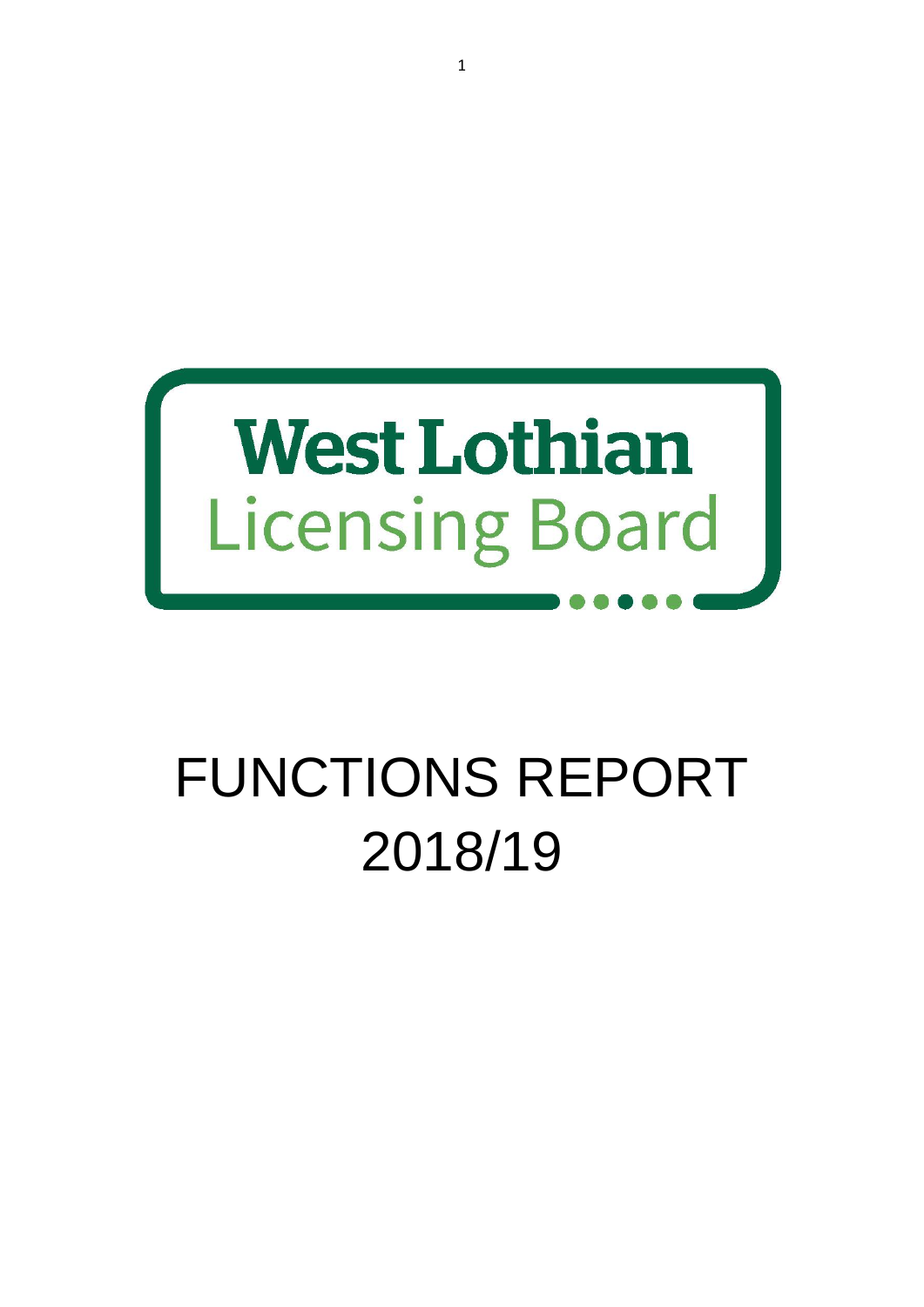INDEX

| Section 1: | Introduction                   | 3  |
|------------|--------------------------------|----|
| Section 2: | <b>Licensing Objectives</b>    | 4  |
| Section 3: | <b>Board Business</b>          | 4  |
| Section 4: | Decisions of the Board 2018/19 | 6  |
| Section 5: | <b>Reviews</b>                 | 8  |
| Section 6: | West Lothian Licensing Forum   | 10 |
| Section 7: | Conclusion                     | 10 |

# APPENDICES

Appendix 1: Liquor Licensing Statistics for Year 2018-19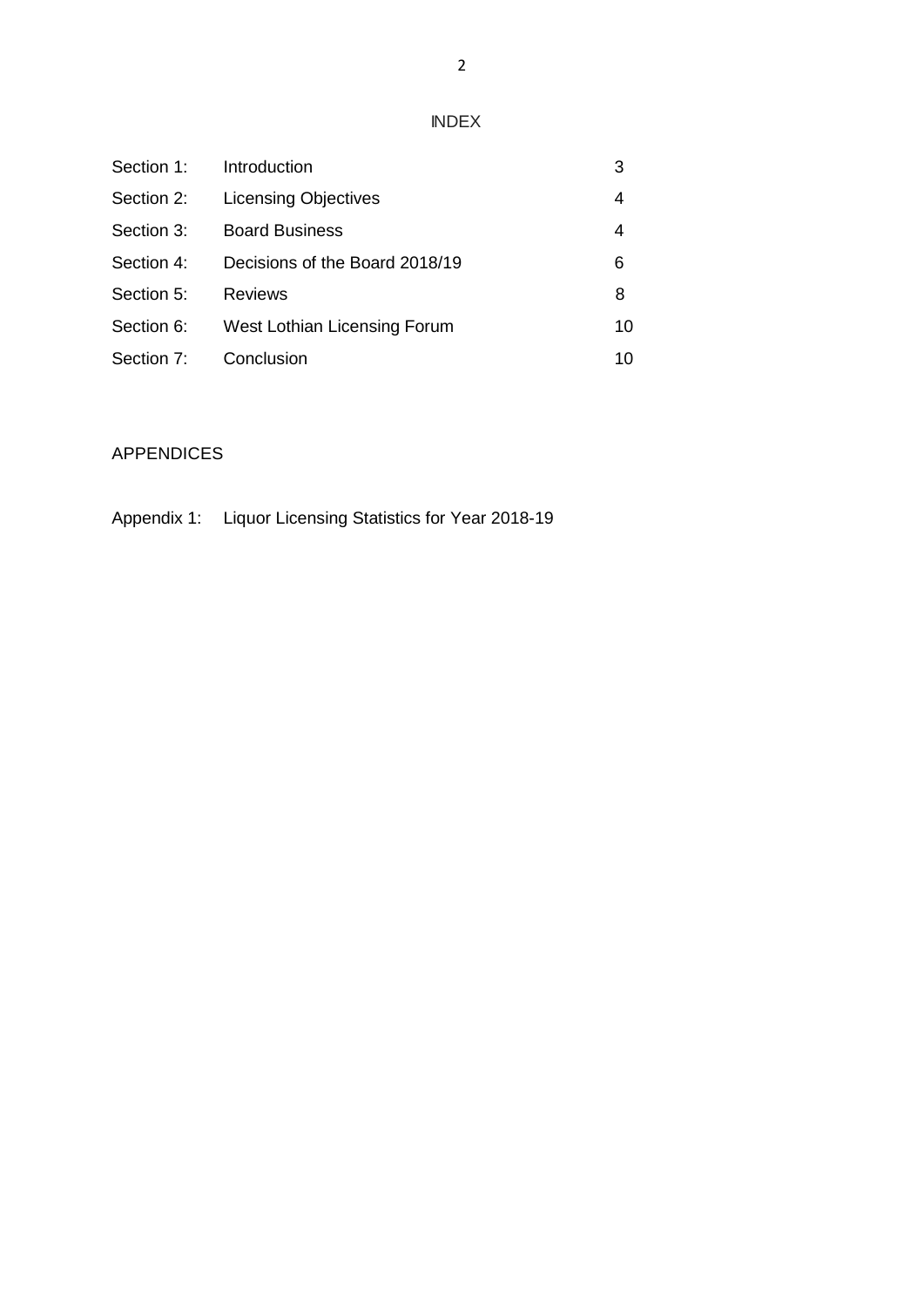- **1. Introduction - West Lothian Licensing Board**
- 1.1 This report has been prepared in accordance with the provisions of Section 9A of the Licensing (Scotland) Act 2005 ("the Act").

West Lothian Licensing Board ("the Board") is the licensing authority for the local government area of West Lothian for the purposes of the Act which makes provision for regulating the sale of alcohol and for regulating licensed premises and other premises in which alcohol is sold.

- 1.2 The current Board, which was formed in May 2017, comprises eight members, all of whom are elected members of West Lothian Council. West Lothian Council's Licensing Team and Committee Services Team provide administrative support to the Board.
- 1.3 West Lothian is an area extending to 427 square kilometers bordered by the City of Edinburgh, Falkirk, North Lanarkshire, South Lanarkshire and Midlothian. The population of West Lothian has been steadily increasing over the last decade. It is currently 180,130 and it is predicted to increase throughout the period to 2035 with the population predicted to be 191,053 at 2035 (National Records of Scotland 2014 based population projections).
- 1.4 West Lothian has both urban and rural areas. There are five traditional towns, namely Armadale, Bathgate, Broxburn, Linlithgow and Whitburn as well as the former new town of Livingston where the council's administration is based. In addition, West Lothian also has 26 villages, some of which have significantly increased in size in recent years.
- 1.5 Under the Act, Licensing Boards are responsible for considering applications for:-
	- premises licences (including provisional premises, transfer, variation and temporary applications)
	- occasional licences and extended hours
	- personal licences
- 1.6 The Act is an extremely complex piece of legislation which provides a rigid structure for the processing and determining of applications. It has 150 sections, 7 schedules and over 40 different regulations relating to it. Unsurprisingly the Board's experience is that most applicants rely on the services of specialist licensing solicitors or licensing consultants to make applications on their behalf.
- **2. The Licensing Objectives**
- 2.1 The Act sets out the following five licensing objectives ("the licensing objectives"):-
	- preventing crime and disorder
	- securing public safety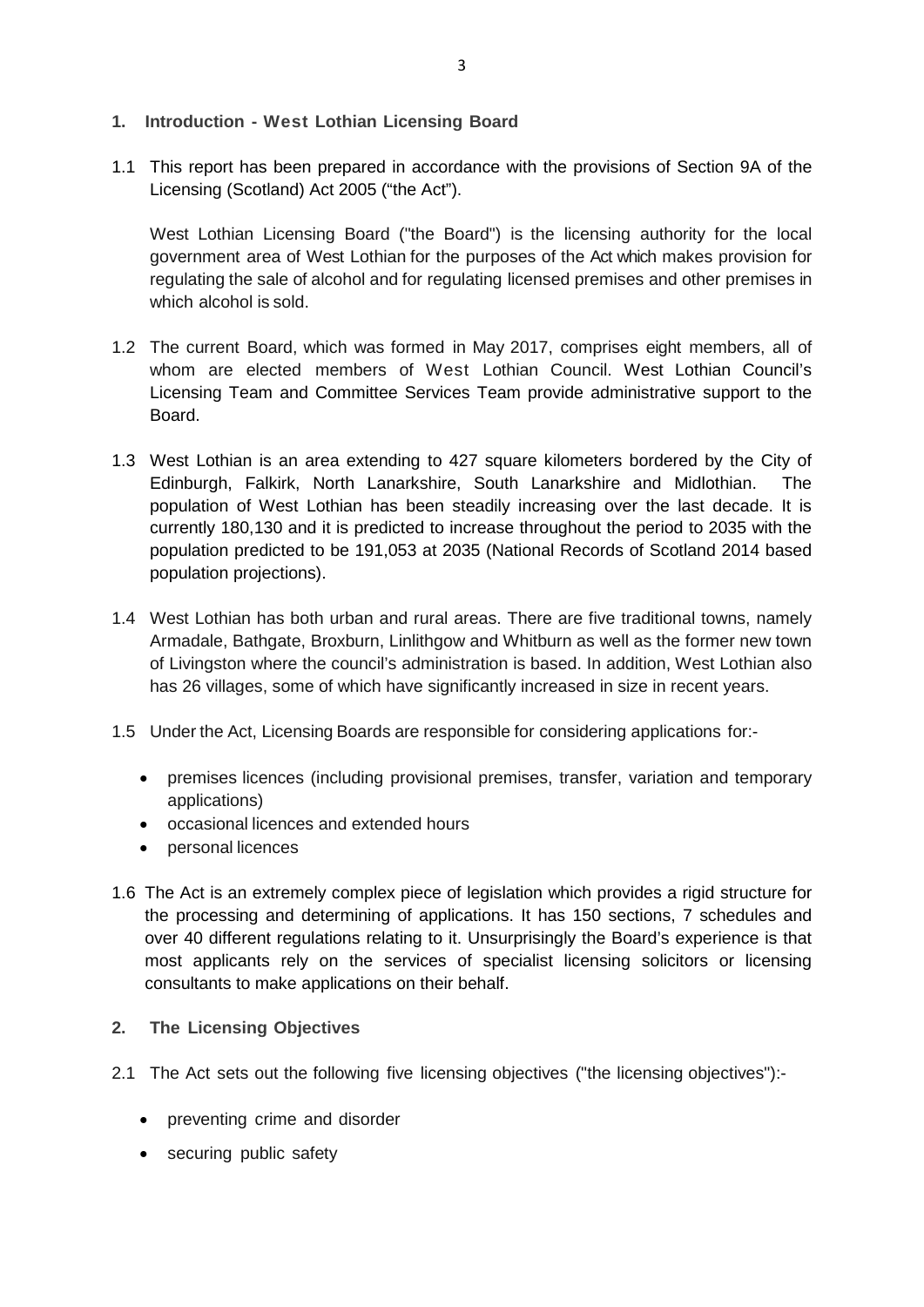- preventing public nuisance
- protecting and improving public health
- protecting children and young persons from harm

The licensing objectives provide a basis for the administration of the licensing regime and underpin the Board's policy. Whilst the Act creates a presumption of grant if none of the statutory grounds for refusal applies the objectives provide potential reasons for refusal of an application for the grant or variation of a premises licence or an occasional licence. The Board considers the licensing objectives in determining all applications. The caselaw which has developed since the Act came into effect has been useful in illustrating how the objectives should be applied in practice. The Board recognises in refusing applications all of its decisions must be evidence based and must contain reasons why particular objectives are engaged.

2.2 Breach of the objectives may provide grounds for reviewing a premises licence. Conditions attached to a premises licence or an occasional licence may, be based, on any one or more of the licensing objectives. In exercising its functions under the Act, the Board is required to have regard to the licensing objectives.

#### **3. Board Business**

3.1 In the year from 1 April 2018 to 31 March 2019, the Board met on a monthly basis where required to determine applications not determined using delegated powers. The annual statistics are shown in Appendix 1.

Applications before the Board were dealt with in an open and transparent manner in accordance with licensing legislation and its statement of licensing policy. In dealing with applications the Board operated in accordance with its rules which were made under Schedule 1 of the Act. The Board's statement of licensing policy and its rules can be accessed via the following links:

[https://www.westlothian.gov.uk/media/1039/West-Lothian-Licensing-Board-Statement](https://www.westlothian.gov.uk/media/1039/West-Lothian-Licensing-Board-Statement-of-Licensing-Policy-2018-2023/pdf/policy_statement_2018-2023.pdf)[of-Licensing-Policy-2018-2023/pdf/policy\\_statement\\_2018-2023.pdf](https://www.westlothian.gov.uk/media/1039/West-Lothian-Licensing-Board-Statement-of-Licensing-Policy-2018-2023/pdf/policy_statement_2018-2023.pdf)

[https://www.westlothian.gov.uk/media/1043/West-Lothian-Licensing-Board-](https://www.westlothian.gov.uk/media/1043/West-Lothian-Licensing-Board-Rules/pdf/boardrules.pdf)[Rules/pdf/boardrules.pdf](https://www.westlothian.gov.uk/media/1043/West-Lothian-Licensing-Board-Rules/pdf/boardrules.pdf)

3.2 Reports were prepared by the Licensing Team in relation to each application considered by the Board detailing the background to and practical effect of each application, all comments received from those who responded to notification of the application, any other objections or representations received, relevant sections of the Board's policy, any other legal or procedural issues arising from the application and the powers of the Board including reference to the licensing objectives.

These reports are issued to Board members and applicants seven days prior to each meeting and ensure that fair notice is given as well as an opportunity for all involved to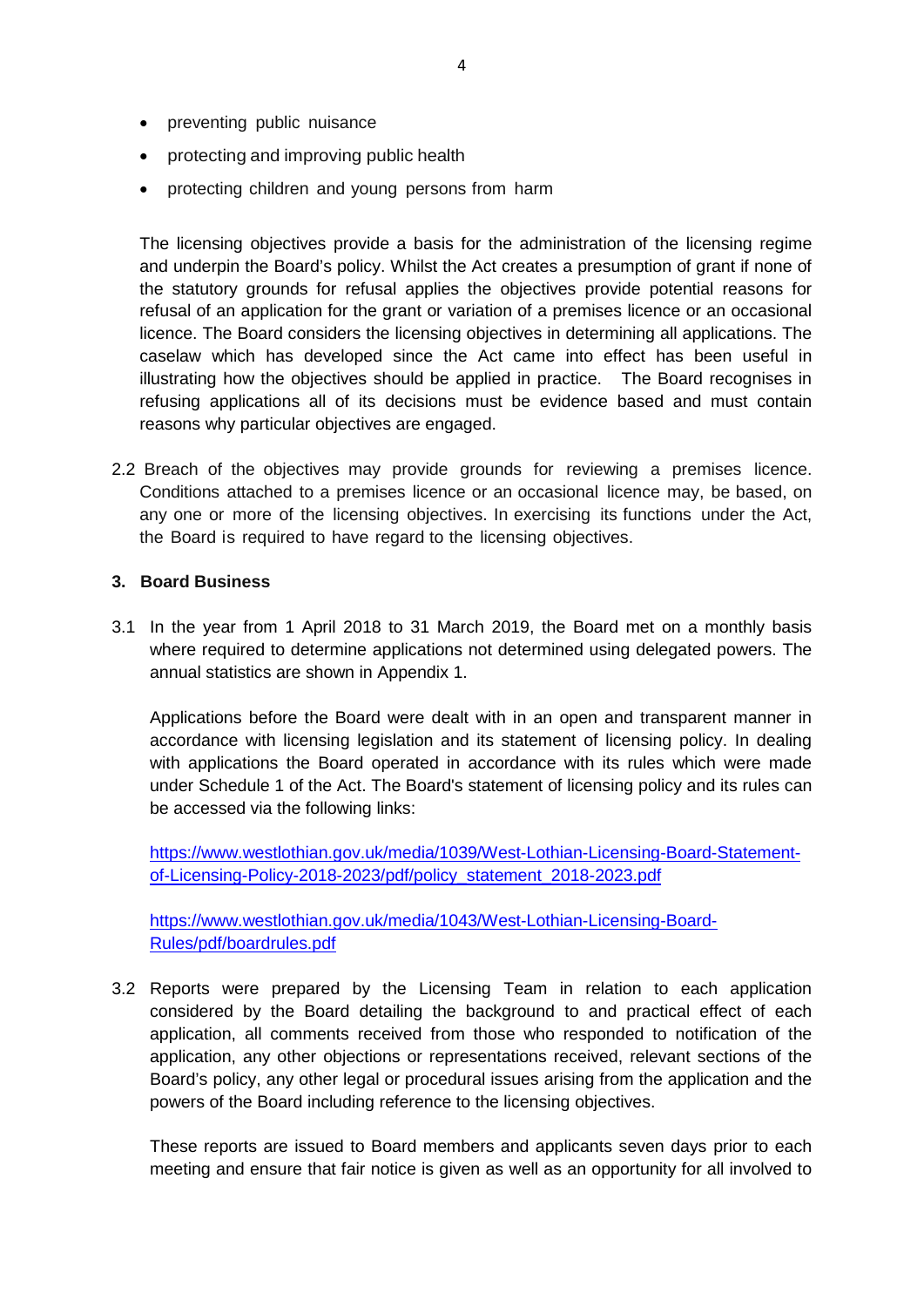focus on the relevant issues.

- 3.3 Following extensive consultation both with key stakeholders and the public the Board's statement of licensing policy was reviewed and a revised policy was published in November 2018. The aim of the Policy Statement is to promote consistency of decision making and to provide applicants with an indication of how the Board is likely to approach certain matters and deal with and determine applications. There is a presumption that the Board will follow the terms of this Policy in its determination of individual applications. It remains open, however, for an applicant to make an application which is contrary to the terms of the Policy Statement. In such circumstances, an applicant is required to evidence/demonstrate to the Board good reasons why the Board's Policy Statement should not be followed.
- 3.4 The Board has information regarding the various types of applications which it administers on its webpages which are part of the West Lothian Council website. Information and guidance is also made available to persons wishing to apply for a licence, make representations, lodge objections or request reviews by the Council's Licensing Standards Officer (LSO) and other members of the Licensing Team.

The Board is aware of the need to ensure that the licensing process is accessible to all. Assistance is therefore always available on request for those who require reasonable adjustments to access any part of the process. The Board's equality documentation was reviewed in March 2019 and revised documents were thereafter published.

These documents can be viewed via the following links:-

[https://www.westlothian.gov.uk/media/1040/Licensing-Board-Mainstreaming-Report](https://www.westlothian.gov.uk/media/1040/Licensing-Board-Mainstreaming-Report-and-Outcome-Plan-2019-2023/pdf/Mainstreaming_Report_and_Outcome_Plan_2019-2023.pdf)[and-Outcome-Plan-2019-2023/pdf/Mainstreaming\\_Report\\_and\\_Outcome\\_Plan\\_2019-](https://www.westlothian.gov.uk/media/1040/Licensing-Board-Mainstreaming-Report-and-Outcome-Plan-2019-2023/pdf/Mainstreaming_Report_and_Outcome_Plan_2019-2023.pdf) [2023.pdf](https://www.westlothian.gov.uk/media/1040/Licensing-Board-Mainstreaming-Report-and-Outcome-Plan-2019-2023/pdf/Mainstreaming_Report_and_Outcome_Plan_2019-2023.pdf)

[https://www.westlothian.gov.uk/media/10671/Equality-Outcomes-Update-2015--](https://www.westlothian.gov.uk/media/10671/Equality-Outcomes-Update-2015--2019/pdf/Equality_Outcomes_2015-2019.pdf) [2019/pdf/Equality\\_Outcomes\\_2015-2019.pdf](https://www.westlothian.gov.uk/media/10671/Equality-Outcomes-Update-2015--2019/pdf/Equality_Outcomes_2015-2019.pdf)

The equality outcomes document outlines at paragraph 10 how the public can access the Board's services.

3.5 At the monthly meetings, the Board has attempted to make the process as informal as possible whilst having regard to the need to carry the Board's quasi-judicial function. Board members receive regular training in addition to the training prescribed by the Act and in undertaking their role are required to comply with the terms of the statutory Code of Conduct for Councillors which is enforced by the Standards Commission for Scotland. In terms of that code Board members are required not only to act fairly but also be seen as acting fairly. They must not prejudge, or demonstrate bias in respect of, or be seen to be prejudging or demonstrating bias in respect of, any decision they make in their quasi-judicial role as Board members. They are also bound to only take into account relevant and material considerations and to discount any irrelevant or immaterial considerations. In making decisions Board members are assisted by solicitors appointed by the council who provide legal advice to the Board to ensure that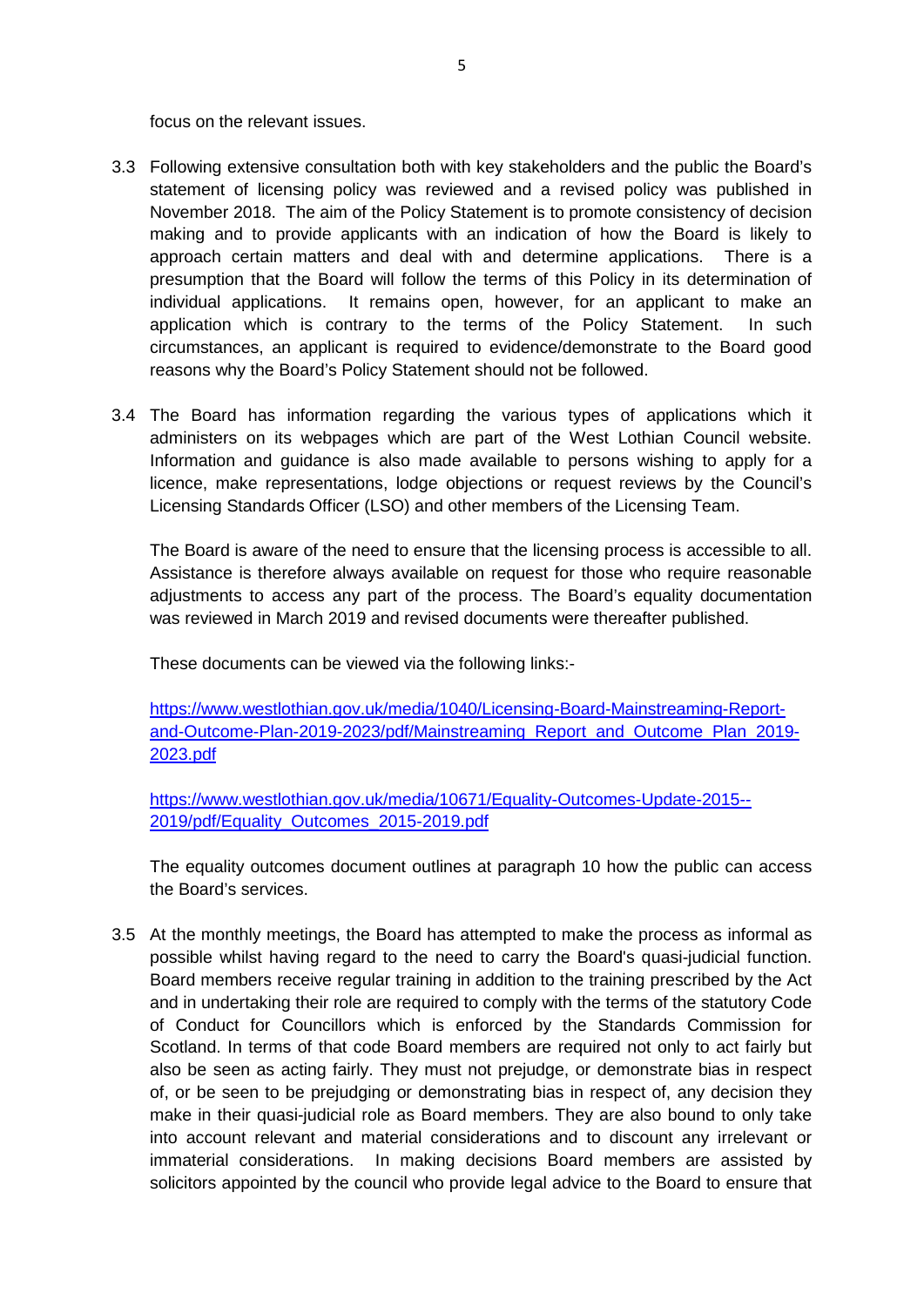members are aware of the relevant legislation, statutory guidance and caselaw.

- 3.6 The Board are concerned that many licence holders do not pay their annual fees on time despite this being a mandatory condition of their licences. The Board considers that it does not have adequate powers to deal with this and is concerned about the administrative burden which collecting late payments places on the Licensing Team. The Board suggests that the Government give consideration to introducing late payment fees which Boards could levy in appropriate circumstances.
- 3.7 The Board has also noticed a trend that many licence holders of both on and off sales premises are lodging variation applications without instructing solicitors or licensing agents. Many such applications are incompetent or incomplete and require to be returned to applicants. Some have to be returned for amendment on a number of occasions due to a lack of understanding on the part of licence holders of the legislative requirements. The Board notes that this places an additional administrative burden on the Licensing Team. The Board suggests that the Government gives consideration to introducing re-lodging fees which Boards could levy in appropriate circumstances.

#### **4 Decisions of the Board 2018/19 generally**

- 4.1 The legislation requires that each application for new premises licences, provisional premises licences and non–minor variations of licences are referred to the Board for determination. In 2018/19 all of these applications were granted although in one case an application to extend the terminal hour until 2am on Fridays and Saturdays for premises not falling within the Board's definition of a nightclub was refused as it was outwth the Board's policy on licensed hours.
- 4.2 Looking back over the last two years the Board considers that many applications determined at Board meetings were uncontroversial and could have been dealt with using delegated powers if the law was changed to allow this. The Board would urge the Scottish Government to consider changing the law to allow uncontroversial applications to be dealt with using delegated powers as is the case for licensing applications under the Civic Government (Scotland) Act 1982. This would streamline the process, make it simpler for applicants and save time and resources.
- 4.3 In the course of the last year the Board considered five applications for new premises licences, all were for off sales only. One of these was in effect a replacement licence for a premises after its licence was revoked following the dissolution of the company which held the licence. In addition the Board granted six applications for provisional premises licences; four of these were for off sales only with the remaining two involving both on and off sales. In addition, 11 variation applications were granted. An assessment of all 23 applications relating to premises determined in the course of this year (i.e. both new and variation applications) has shown that 12 of these applications were entirely uncontroversial. Of those 12 applications none attracted objections or representations and in all of these cases no grounds for refusal existed and the Board did not impose any additional conditions.
- 4.4 A total of 4 objections were received to 4 different applications for provisional licences, premises licences and non-minor variations. These objections mainly comprised concerns from neighbours over potential antisocial behaviour, litter and parking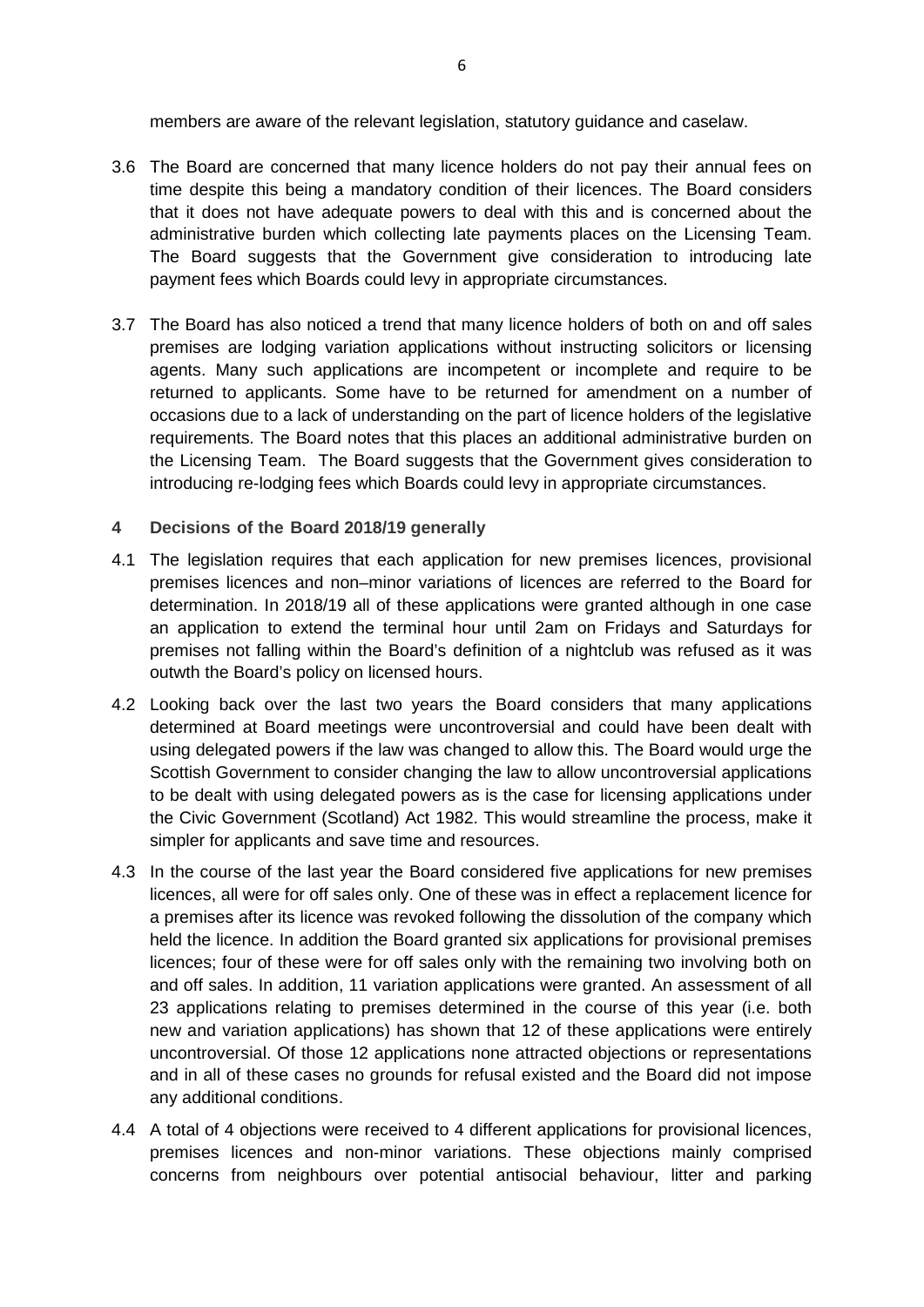problems in the areas surrounding the premises, possible overprovision including commercial issues and potential noise problems. After receiving advice from the Clerk of the Board determined that most of the objections did not relate to a possible ground of refusal. In addition two representations were received in relation to two different variation applications suggesting conditions to impose. In both cases the Clerk of the Board's advice was that it was not appropriate to impose the conditions requested.

The Board notes that there was a licensing appeal in 2017 (Martin McColl v South Lanarkshire Licensing Board [HAM –B233-17]) where a Sheriff overturned a decision of the Licensing Board to refuse a premises licence under the licensing objectives of preventing public nuisance and protecting children from harm. Fifteen objections had been received regarding the application and the Sheriff's decision contains a detailed analysis of all the objections which had been taken into consideration by the Board when refusing the application. The Sheriff rejected all the objections as irrelevant to the licensing decision as they related to concerns about what could possibly happen. He said that the question for the Board was whether it was satisfied that it was likely or probable that events which were inconsistent with the specified licensing objectives would be a feature or characteristic of the operation of the premises if the application was granted.

The Board highlights this case as it reflects its experience that many objections received in relation to licensing applications, both from members of the public and other stakeholders such as the NHS, are not based on matters that can be considered by the Board in terms of an alcohol licensing decision under the 2005 Act. Therefore legally they cannot be used to justify a ground of refusal under the 2005 Act. The Board would encourage the Scottish Government to publish guidance for members of the public across Scotland to promote a better understanding of the system.

4.5 During the course of the year, the Board received applications for both Occasional Licences and Extended Hours. Occasional licences are required to temporarily licence the sale of alcohol in premises not covered by a premises licence or to allow members clubs to sell alcohol to the public. The number of occasional licences received was 403, none were refused. The Board is concerned about the numbers of occasional licences which are granted each year. The fee for each licence is £10 which is insufficient to cover the costs of administering these.

The Board has noted a new trend of premises operating on back to back occasional licences. Some of these premises have been granted provisional premises licences and apply for numerous occasional licences until the provisional licences are confirmed. Others appear to be testing the water with occasional licences to see how successful their premises are before applying for a premises licence.

The Board welcomes the consultation on occasional licences which was launched by the Scottish Government in April 2019. However, the Board does not believe that this consultation is wide ranging enough. The Board has concerns that many events take place in premises which would not be suitable for the grant of a premises licence. In addition, the Board is aware that due to the terms of the legislation it is prevented from imposing conditions on these licences to require all persons involved in the sale of alcohol to have undergone the training which is required for those carrying out the same role in premises where a premises licence is in force. In addition, given the increase in community fundraising generally the Board is concerned that more and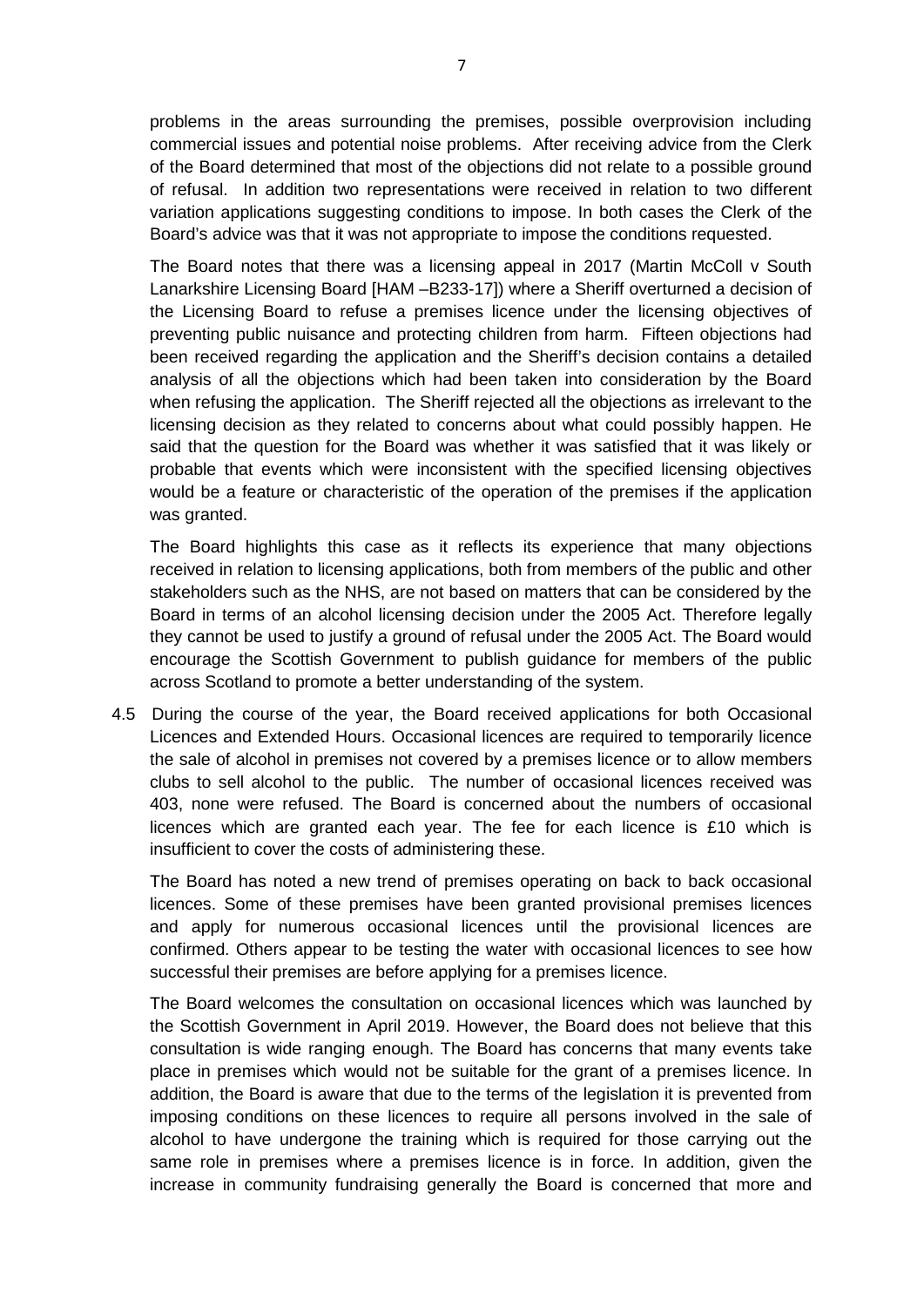more voluntary organisations are being formed and that volunteers are now involved in selling large volumes of alcohol at events locally with little knowledge of alcohol licensing requirements and the associated risks.

The Board will be responding to the consultation urging the Government to increase the occasional fee to a realistic level and to limit the numbers of applications which can be made by all applicants in order that such licences would be truly occasional and premises used regularly for the sale of alcohol such as community buildings and wedding venues would be required to have premises licences.

The Board also processed 27 applications from premises licence holders to extend their licensed hours. All were granted.

4.6 A breakdown of current Premises Licences is shown in Appendix 1. Numbers of premises licences have remained fairly static over the ten years since the Act was brought into full effect, despite the increasing population in the area. The Board has a list of all premises licences on its alcohol licences webpage

<https://www.westlothian.gov.uk/article/2011/Alcohol-Licences>

- 4.7 Most personal licence applications are determined using delegated powers where no grounds for refusal apply. Appendix 1 details that 264 applications were received. None of the applications were required to be referred to the Board as no relevant offences were notified by Police Scotland and none of the notices included a recommendation from the Chief Constable that the application be refused. All applications were therefore granted using delegated powers.
- 4.8 In addition, 148 applications to renew personal licences granted in 2009 were received between 1 September 2018 and 31 March 2019. Almost all licence holders who applied to renew their licences took the opportunity to carry out refresher training prior to making their renewal applications and so carried out the process of refresher and renewal at the same time.

#### **5 Reviews**

5.1 The Board considers that the powers which it has to take action following premises licence reviews can be very effective when there are problems with the operation of premises. In its revised policy the Board has introduced a new section 4 entitled "Operating under a Premises Licence – What the Board expects". In this section the Board has outlined the standards which it expects licence holders should meet with particular reference to the application of the licensing objectives. The Board will have regard to this section of its policy when dealing with review applications.

Applications for premises licence reviews can be made by anyone but in practice have only ever been made in West Lothian by Police Scotland or the LSO. In addition, reviews have been undertaken by the Board following notification under Section 44 of convictions relating to licence holders or connected persons. Police Scotland Licensing Officers work closely with local premises and operate a successful system of interventions with problematic premises to draw any issues to the attention of the licence holder at the earliest possible stage. No applications for review were made by Police Scotland this year.

5.2 In the period from 1 April 2018 to 31 March 2019 there were two review applications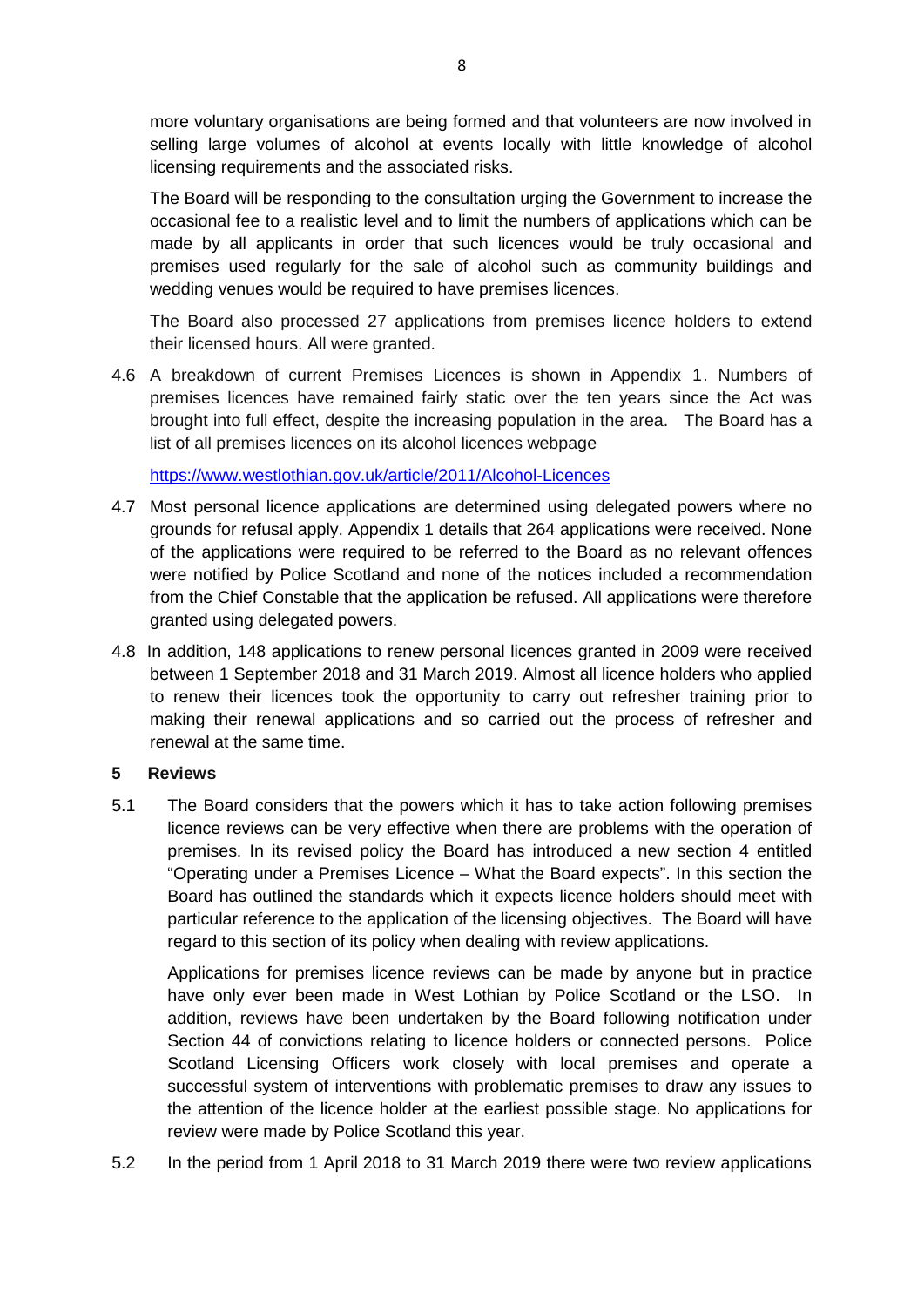were dealt with by the Board. One licence was suspended until the annual fee was paid and the other was revoked after the company holding the licence was dissolved. The Board suggests that the Scottish Government give consideration to amending Section 28 of the Licensing (Scotland) Act 2005 to state that when a company holding a licence is dissolved the licence should cease to have effect. This would clarify the position and prevent the Board having to hold a hearing in these circumstances. It is obviously not acceptable that a licence can continue in effect when the licence holder no longer exists.

#### **6 West Lothian Licensing Forum**

- 6.1 West Lothian Licensing Board has a properly constituted Forum operating in the area. However, the Forum for the West Lothian area experiences many of the same issues seen with such bodies across Scotland. There has been an increasingly difficult challenge of appointing a Chair and this is in part due to the membership of the Forum. Despite extensive attempts to encourage applications to join the Forum, there still remains a heavy imbalance toward council and health officials, with very little engagement from the licensed trade or general public itself.
- 6.2 The Board is formally required to meet with the Forum at least once per annum. The Board met with Forum members on 13 April 2018 to discuss its response to the preliminary consultation undertaken with key stakeholders in advance of the policy review to help frame and consultation questions.
- 6.3 The role of Licensing Forum is to keep under review the operation of the Licensing Act in the West Lothian area and to give advice and make recommendations to the Board in relation to those matters as the Forum considers appropriate. The Forum is designed to be the community's voice on alcohol licensing issues. Given the role of the Forum it is a concern that training is not mandatory for Forum members, as it is for almost all others in the alcohol licensing system. The Board is of the view that the role of the Forum should be reviewed and training for Forum members from an independent source should be mandatory.
- 6.4 In relation to overprovision the Board recognises that the only method by which numbers of licensed premises can be controlled by a Licensing Board is by refusal of applications on the grounds of overprovision. The legislation provides that Boards must have regard to statutory guidance issued by the Scottish Ministers in exercising its functions and where it does not follow the guidance must give ministers notice of the decision and the reasons for that.

The guidance states that the Board has a duty to carry out wide ranging consultation prior to the formulation of an overprovision statement. It goes on to state that "the results of all consultation should be evaluated to identify robust and reliable evidence which suggests that a saturation point has been reached or is close to being reached *always provided that a dependable causal link can be forged between that evidence*  and the operation of licensed premises in a locality". This is a test which is very difficult to meet and was originally written to target on sales premises which are now decreasing in numbers.

The guidance has been reviewed recently and is the subject of a consultation launched in March 2019. The Board notes that although the amended document provides clearer guidance in some respects, the test remains the same.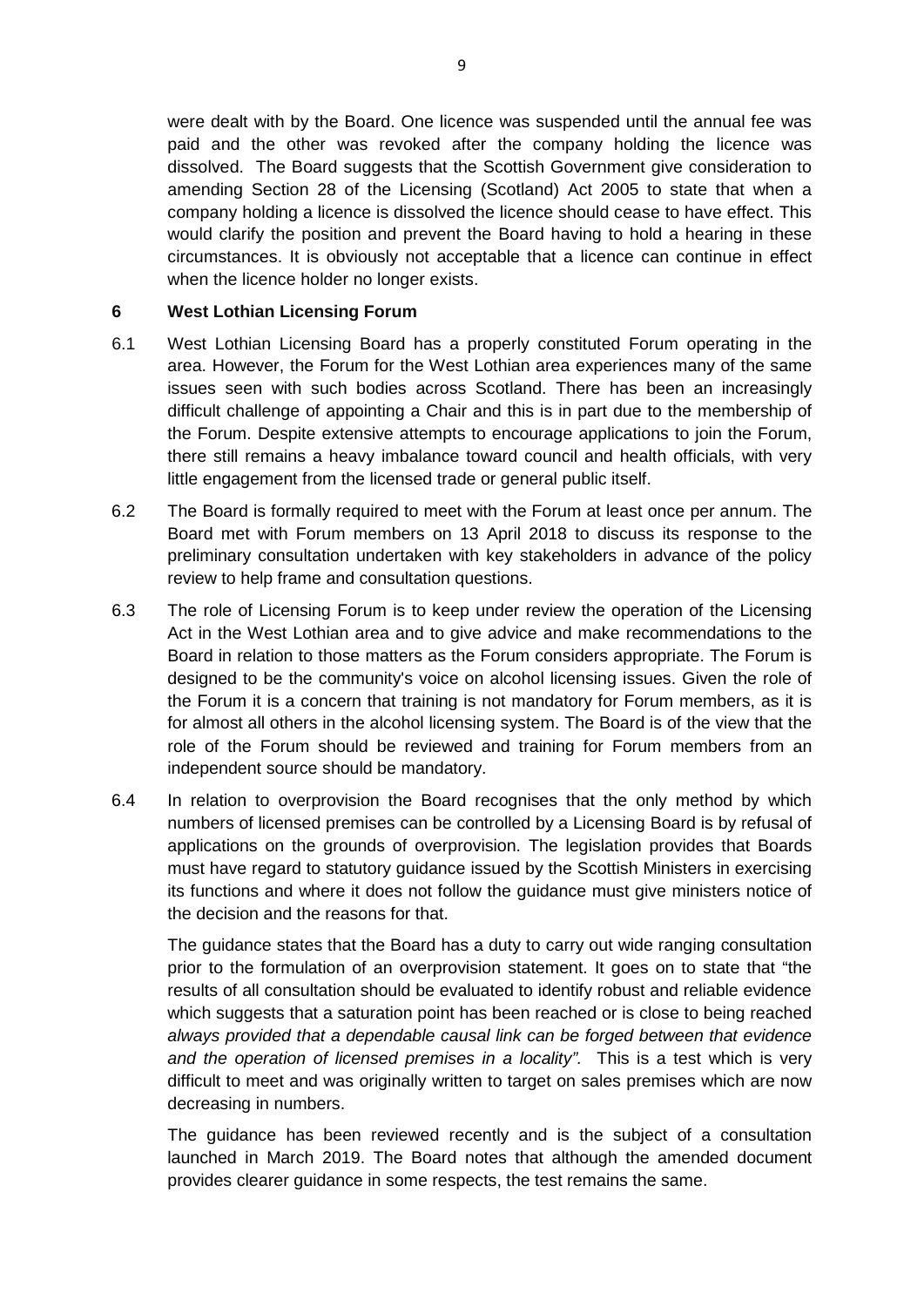### **7 Conclusion**

- 7.1 The Board is pleased to report that licensed premises in West Lothian have been well run and generally problem free in the last year. In this respect the Board congratulates and thanks the licensed trade in its efforts in promoting and upholding the licensing objectives and complying with the Board's policy.
- 7.2 The Board is of the view that a number of parts of the Act need to be reviewed. In addition, the Board suggests that all prescribed application forms should be removed so Boards can use their own forms as councils have always done for civic applications. The shading on the forms is out dated and causes problems when copying these for Board meeting agendas. Prescribed forms are always going to go out of date, for example, the data protection reference is to an out of date Act and there are mistakes in the forms.

This report was approved by the Board on 14 June 2019.

Contact details: [licensingboard@westlothian.gov.uk](mailto:licensingboard@westlothian.gov.uk)

West Lothian Licensing Board West Lothian Council Civic Centre Howden South Road **Livingston** EH54 6FF